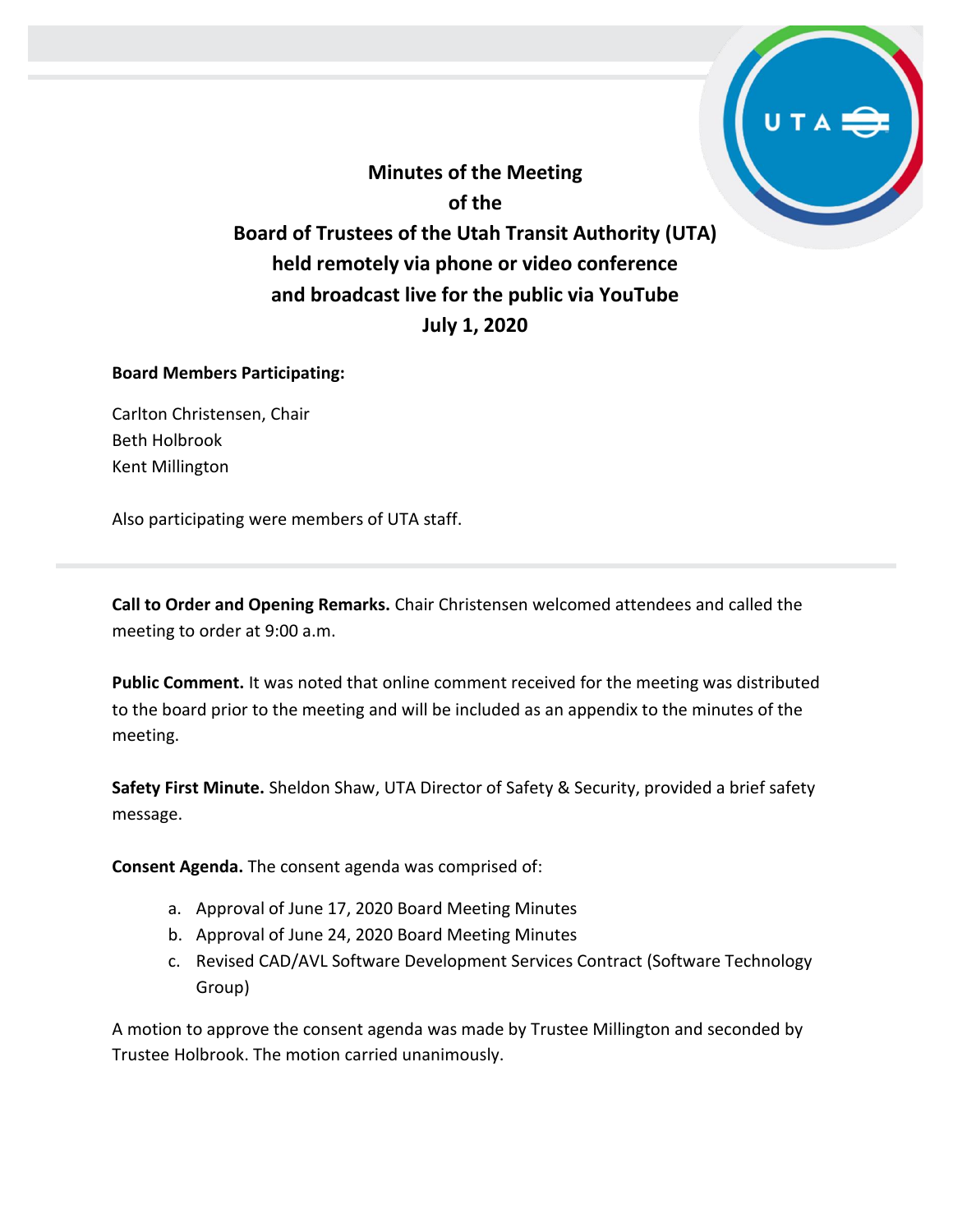#### **Agency Report.**

**Employee Acknowledgement.** Carolyn Gonot, UTA Executive Director, acknowledged Dan Harmuth and Kent Muhlestein for their contributions to American Public Transportation Association (APTA) publications related to the coronavirus outbreak.

**Introduction of Capital Projects Director.** Ms. Gonot was joined by Mary DeLoretto, UTA Chief Service Development Officer, who introduced Manjeet Ranu, newly hired UTA Capital Projects Director. Mr. Ranu then spoke about his background and briefly summarized his goals with the agency.

**Face Covering Requirement.** Ms. Gonot was joined by Eddy Cumins, UTA Chief Operating Officer. Ms. Gonot spoke about the agency directive requiring face coverings for all riders and employees systemwide beginning today, July 1, 2020. She said UTA will be providing masks to riders who do not have them and will be installing mask dispensers on vehicles. She mentioned a frequently asked questions document that was distributed to employees to provide more information about the requirement.

Discussion ensued. A question on the timeline for installation of mask dispensers on vehicles was posed by the board and answered by staff.

**COVID-19 Ridership Survey.** Ms. Gonot was joined by Nichol Bourdeaux, UTA Chief Communications & Marketing Officer, and Megan Waters, UTA Community Engagement Manager. Ms. Bourdeaux delivered a presentation on the COVID-19 Ridership Survey that was conducted in May 2020, with questions assessing impacts on ridership percentages, awareness of safety measures, rider experience, and changes in use. Ms. Waters then spoke about results of the Pass Partner Survey, which covered the same measures as the Ridership Survey, as well as ridership outlook post-pandemic and other considerations.

Discussion ensued. Questions on the kind of communication riders are seeking, communications via text, communications with education partners, and availability of information on UTA's recovery plans to share with partners were posed by the board and answered by staff.

Trustee Holbrook suggested utilizing existing tools to promote the communications via text option to riders now in addition to targeted promotions planned for the future. The board also requested the link to the recovery dashboard once it is launched.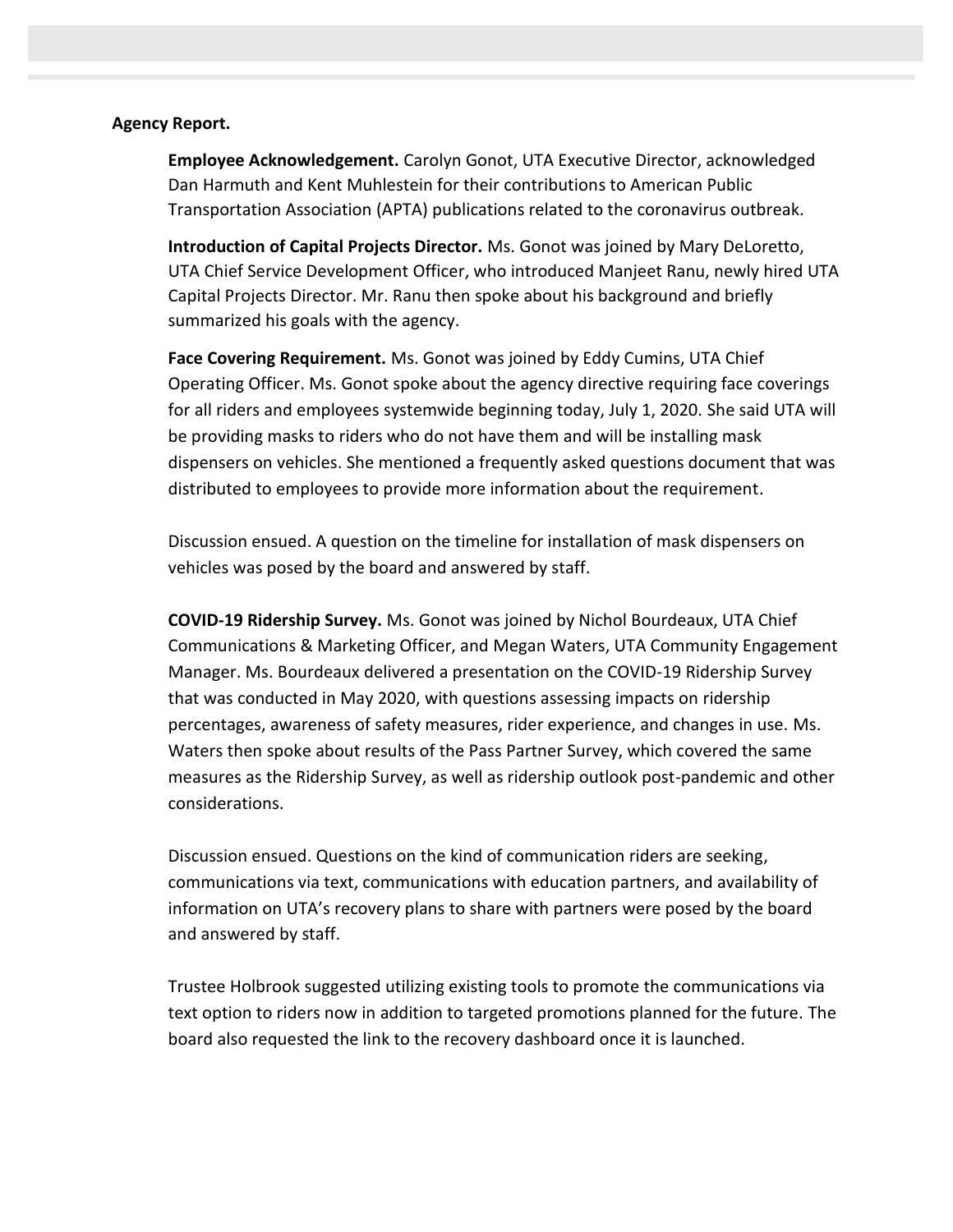**Financial Report – May 2020.** Bob Biles, UTA Chief Financial Officer, delivered the May 2020 financial report, including the May 2020 dashboard, passenger revenues, sales tax collections, sales tax revenues, revenue loss and CARES Act funding estimates, expense variance by mode, expense variance by chief officer, and expense variance by type. Mr. Biles noted an error on the Utah County percentage shown on the sales tax collections presentation slide. The correct percentage is 11.3%.

Discussion ensued. A question on Federal Emergency Management Agency (FEMA) contributions was posed by the board and answered by Mr. Biles.

## **Resolutions.**

**R2020-07-01 Resolution Appointing Ronald S. Ellis as Director of Internal Audit.** Chair Christensen introduced the resolution, which appoints Ronald S. Ellis as UTA's Director of Internal Audit. He then asked Mr. Ellis to introduce himself.

A motion to approve R2020-07-01 was made by Trustee Holbrook and seconded by Trustee Millington. The motion carried unanimously, with aye votes from Trustee Holbrook, Trustee Millington, and Chair Christensen.

**Oath of Office – Internal Audit Director Ronald Ellis.** Cathie Griffiths, Executive Assistant to the Board Chair, administered the oath of office to Mr. Ellis.

### **Contracts, Disbursement, and Grants.**

**Change Order: Light Rail Traffic Signal Interface Extension (Pinetop Engineering LLC).** Eddy Cumins, UTA Chief Operating Officer, was joined by Bryan Sawyer, UTA Manager of Rail Technical Services & Quality Assurance. Mr. Cumins requested the board authorize a change order for a second-year option on the contract with Pinetop Engineering LLC for light rail traffic signal interface programming and maintenance in the amount of \$65,000.

Chair Christensen commented that doing a request for proposals for a new contract following the second option year in question was a good idea.

A motion to approve the change order was made by Trustee Millington and seconded by Trustee Holbrook. The motion carried unanimously.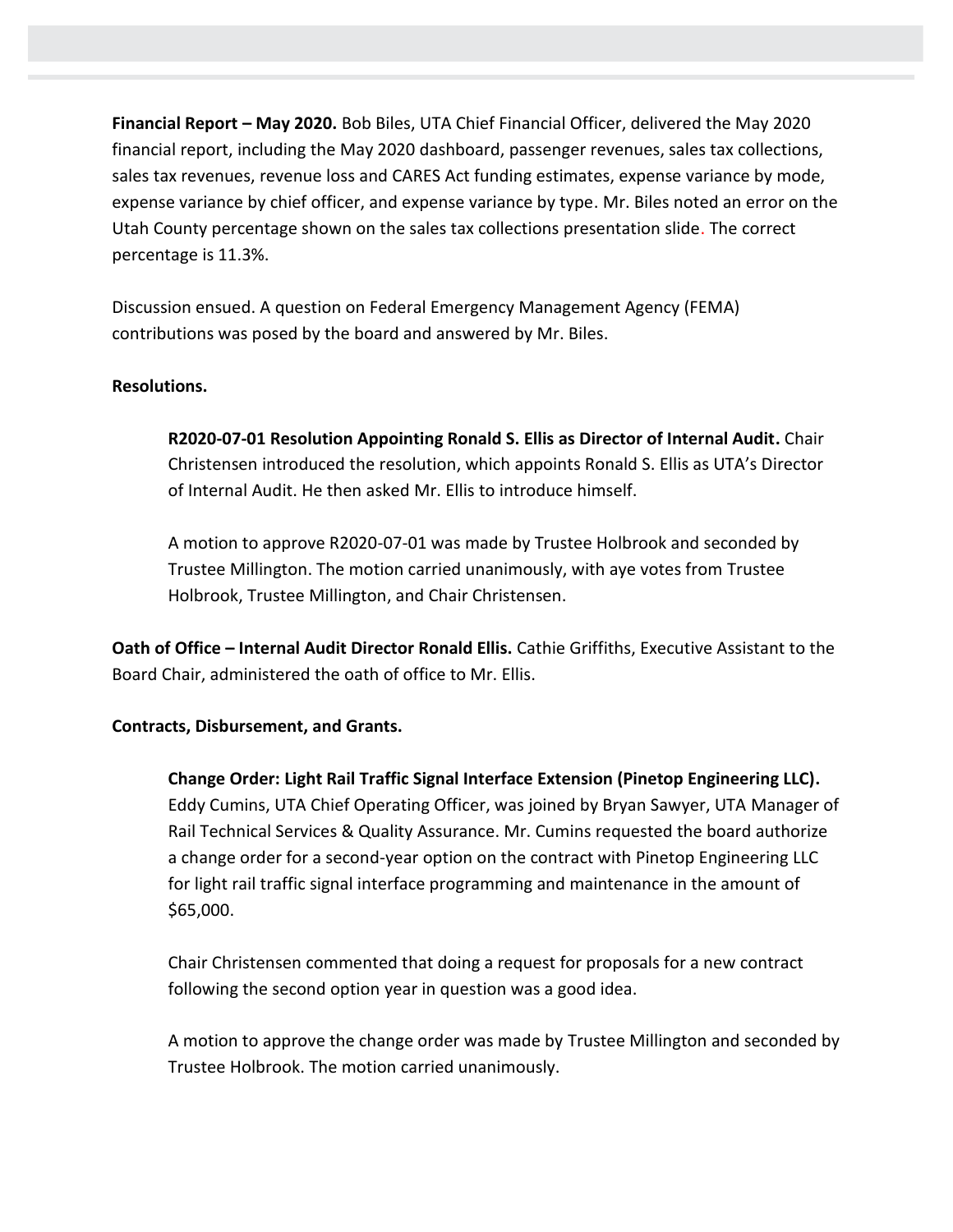**Change Order: FTA Section 5310 Subrecipient Agreement Amendment (United Way Community Services).** Mr. Cumins was joined by Ryan Taylor, UTA Coordinated Mobility Manager. Mr. Cumins requested approval of a contract amendment with United Way Community Services to eliminate three 14-passenger buses from the previously approved Federal Transit Administration (FTA) 5310 grant and replace them with a maintenance service truck and radio equipment. There is no change to the contract total.

A motion to approve the change order was made by Trustee Millington and seconded by Trustee Holbrook. The motion carried unanimously.

### **Discussion Items.**

**Draft June 2020 Transit Financial Plan and 2021 Budget Targets.** Mr. Biles spoke about the key assumptions used in the June 2020 Transit Financial Plan (TFP) and compared them to the assumptions used in the December 2019 TFP. He then reviewed the draft June 2020 TFP, the draft 2021 budget targets, and the 2021 budget schedule.

Discussion ensued. Questions on inclusion of assumptions including a fare increase and impacts on specific "quarters" of sales tax revenue, and accounting for wider growth projections were posed by the board and answered by Mr. Biles.

**South Salt Lake County Microtransit Pilot Quarterly Report.** This item was deferred to the July 15, 2020 board meeting.

#### **Other Business.**

**Next Meeting.** The next meeting of the board will be on Wednesday, July 15, 2020 at 9:00 a.m.

**Closed Session.** Chair Christensen indicated there were matters to be discussed in closed session relative to pending or reasonably imminent litigation as well as the purchase, exchange, lease, or sale of real property. A motion to move into closed session was made by Trustee Holbrook and seconded by Trustee Millington. The motion carried unanimously. Chair Christensen called for a short break at 10:30 a.m. and indicated the board would begin closed session at 10:35 a.m.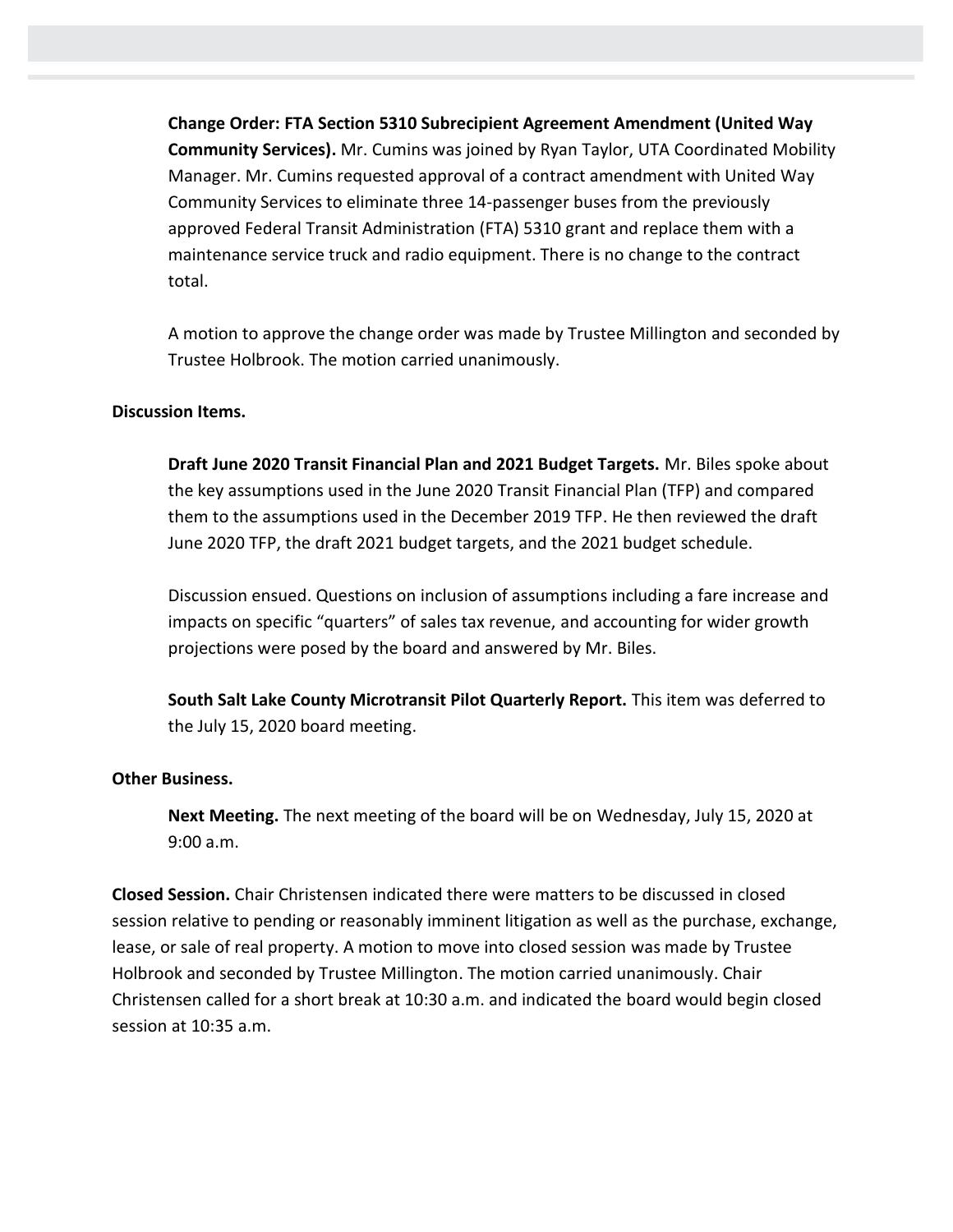**Open Session.** A motion to return to open session was made by Trustee Holbrook and seconded by Trustee Millington. The motion carried unanimously and the board returned to open session at 12:01 p.m.

**Adjournment.** The meeting was adjourned at 12:02 p.m. by motion.

Transcribed by Cathie Griffiths Executive Assistant to the Board Chair Utah Transit Authority [cgriffiths@rideuta.com](mailto:cgriffiths@rideuta.com) 801.237.1945

*This document is not intended to serve as a full transcript as additional discussion may have taken place; please refer to the meeting materials, audio, or video located at <https://www.utah.gov/pmn/sitemap/notice/614171.html> for entire content.*

*This document along with the digital recording constitute the official minutes of this meeting.*